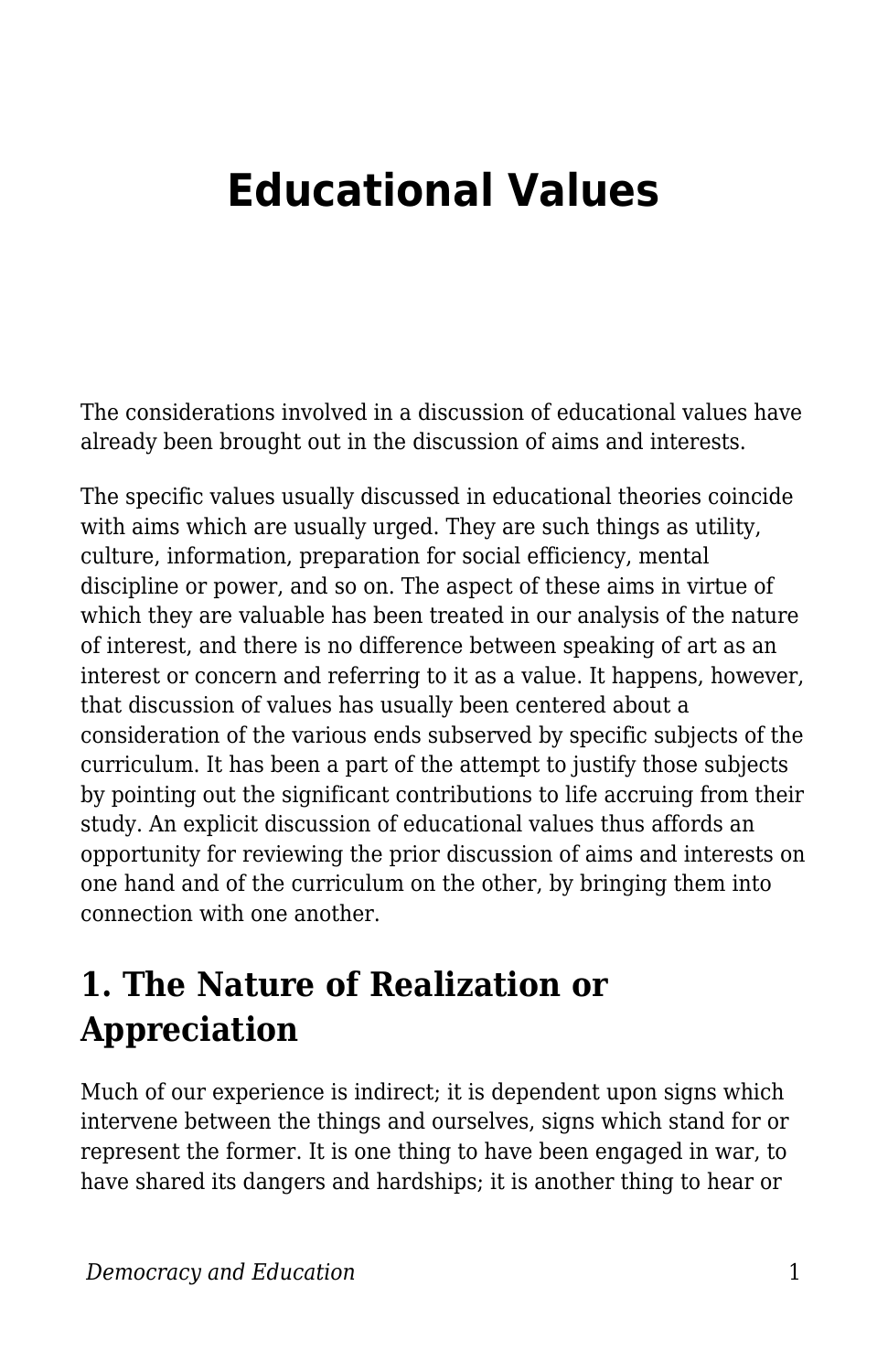read about it. All language, all symbols, are implements of an indirect experience; in technical language the experience which is procured by their means is "mediated." It stands in contrast with an immediate, direct experience, something in which we take part vitally and at first hand, instead of through the intervention of representative media. As we have seen, the scope of personal, vitally direct experience is very limited. If it were not for the intervention of agencies for representing absent and distant affairs, our experience would remain almost on the level of that of the brutes. Every step from savagery to civilization is dependent upon the invention of media which enlarge the range of purely immediate experience and give it deepened as well as wider meaning by connecting it with things which can only be signified or symbolized. It is doubtless this fact which is the cause of the disposition to identify an uncultivated person with an illiterate person - so dependent are we on letters for effective representative or indirect experience.

At the same time (as we have also had repeated occasion to see) there is always a danger that symbols will not be truly representative; danger that instead of really calling up the absent and remote in a way to make it enter a present experience, the linguistic media of representation will become an end in themselves. Formal education is peculiarly exposed to this danger, with the result that when literacy supervenes, mere bookishness, what is popularly termed the academic, too often comes with it. In colloquial speech, the phrase a "realizing sense" is used to express the urgency, warmth, and intimacy of a direct experience in contrast with the remote, pallid, and coldly detached quality of a representative experience. The terms "mental realization" and "appreciation" (or genuine appreciation) are more elaborate names for the realizing sense of a thing. It is not possible to define these ideas except by synonyms, like "coming home to one" "really taking it in," etc., for the only way to appreciate what is meant by a direct experience of a thing is by having it. But it is the difference between reading a technical description of a picture, and seeing it; or between just seeing it and being moved by it; between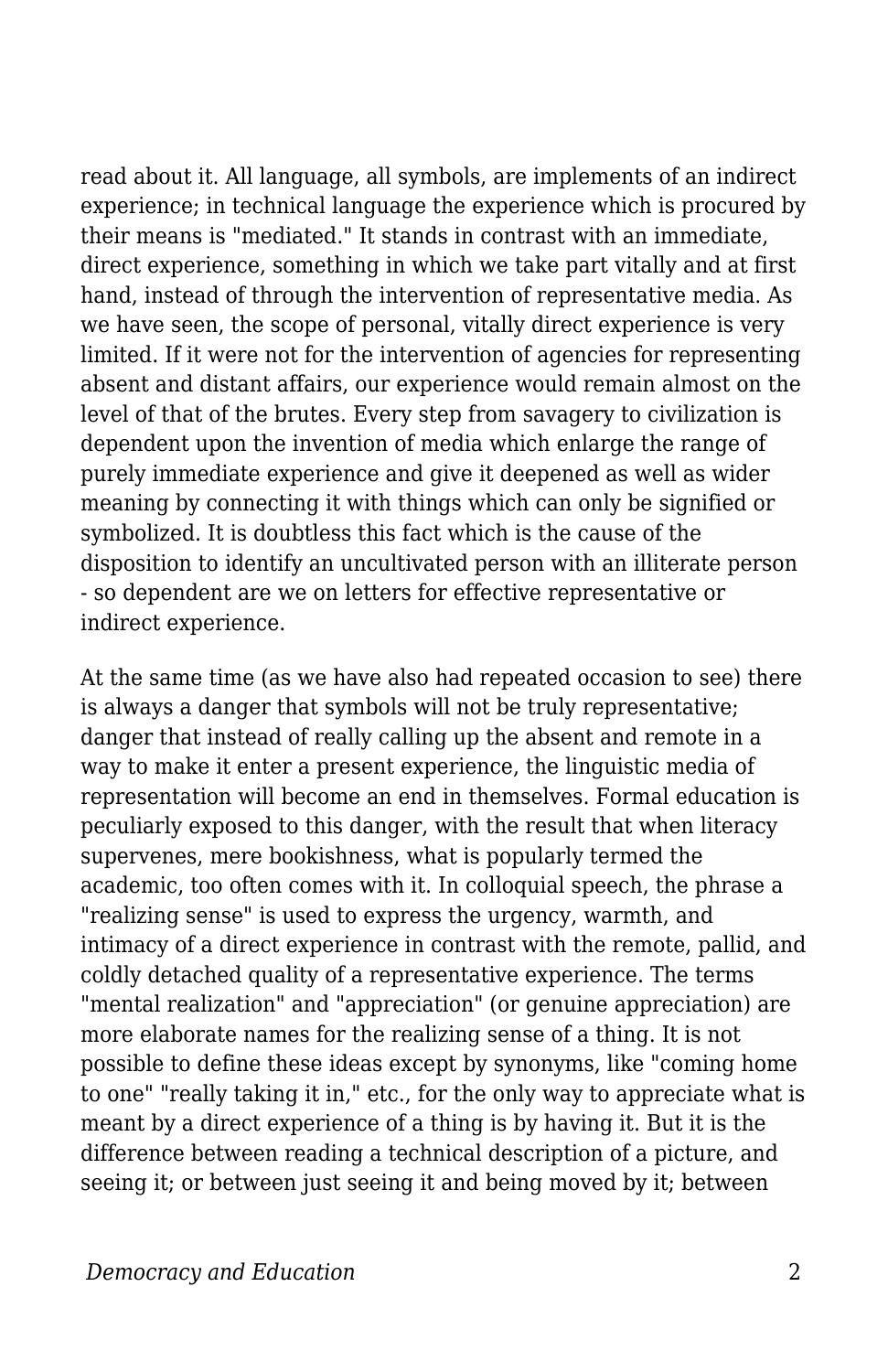learning mathematical equations about light and being carried away by some peculiarly glorious illumination of a misty landscape. We are thus met by the danger of the tendency of technique and other purely representative forms to encroach upon the sphere of direct appreciations; in other words, the tendency to assume that pupils have a foundation of direct realization of situations sufficient for the superstructure of representative experience erected by formulated school studies. This is not simply a matter of quantity or bulk. Sufficient direct experience is even more a matter of quality; it must be of a sort to connect readily and fruitfully with the symbolic material of instruction. Before teaching can safely enter upon conveying facts and ideas through the media of signs, schooling must provide genuine situations in which personal participation brings home the import of the material and the problems which it conveys. From the standpoint of the pupil, the resulting experiences are worth while on their own account; from the standpoint of the teacher they are also means of supplying subject matter required for understanding instruction involving signs, and of evoking attitudes of open-mindedness and concern as to the material symbolically conveyed.

In the outline given of the theory of educative subject matter, the demand for this background of realization or appreciation is met by the provision made for play and active occupations embodying typical situations. Nothing need be added to what has already been said except to point out that while the discussion dealt explicitly with the subject matter of primary education, where the demand for the available background of direct experience is most obvious, the principle applies to the primary or elementary phase of every subject. The first and basic function of laboratory work, for example, in a high school or college in a new field, is to familiarize the student at first hand with a certain range of facts and problems - to give him a "feeling" for them. Getting command of technique and of methods of reaching and testing generalizations is at first secondary to getting appreciation. As regards the primary school activities, it is to be borne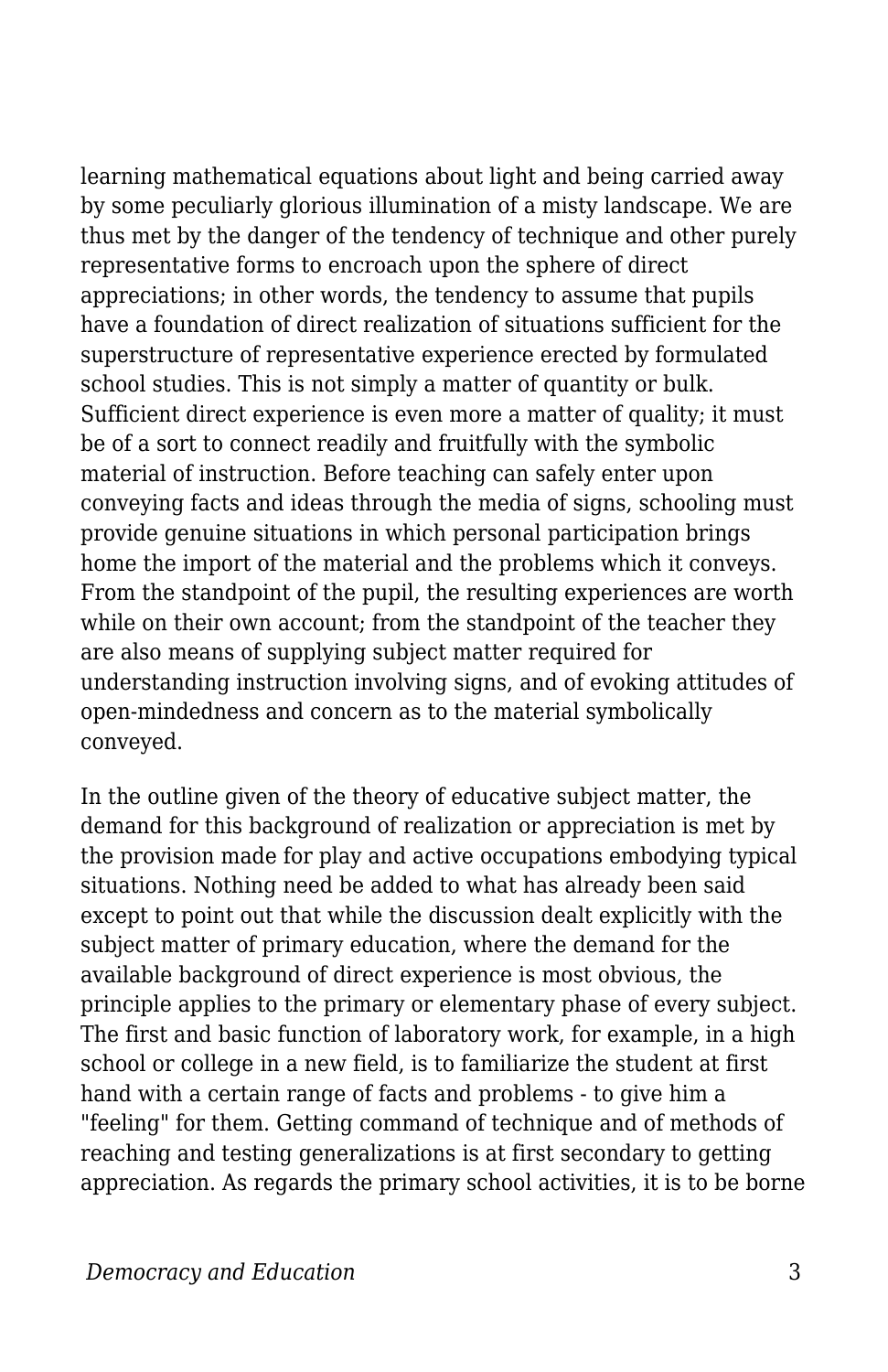in mind that the fundamental intent is not to amuse nor to convey information with a minimum of vexation nor yet to acquire skill, though these results may accrue as by-products, - but to enlarge and enrich the scope of experience, and to keep alert and effective the interest in intellectual progress.

The rubric of appreciation supplies an appropriate head for bringing out three further principles: the nature of effective or real (as distinct from nominal) standards of value; the place of the imagination in appreciative realizations; and the place of the fine arts in the course of study.

1. The nature of standards of valuation. Every adult has acquired, in the course of his prior experience and education, certain measures of the worth of various sorts of experience. He has learned to look upon qualities like honesty, amiability, perseverance, loyalty, as moral goods; upon certain classics of literature, painting, music, as aesthetic values, and so on. Not only this, but he has learned certain rules for these values - the golden rule in morals; harmony, balance, etc., proportionate distribution in aesthetic goods; definition, clarity, system in intellectual accomplishments. These principles are so important as standards of judging the worth of new experiences that parents and instructors are always tending to teach them directly to the young. They overlook the danger that standards so taught will be merely symbolic; that is, largely conventional and verbal. In reality, working as distinct from professed standards depend upon what an individual has himself specifically appreciated to be deeply significant in concrete situations. An individual may have learned that certain characteristics are conventionally esteemed in music; he may be able to converse with some correctness about classic music; he may even honestly believe that these traits constitute his own musical standards. But if in his own past experience, what he has been most accustomed to and has most enjoyed is ragtime, his active or working measures of valuation are fixed on the ragtime level. The appeal actually made to him in his own personal realization fixes his attitude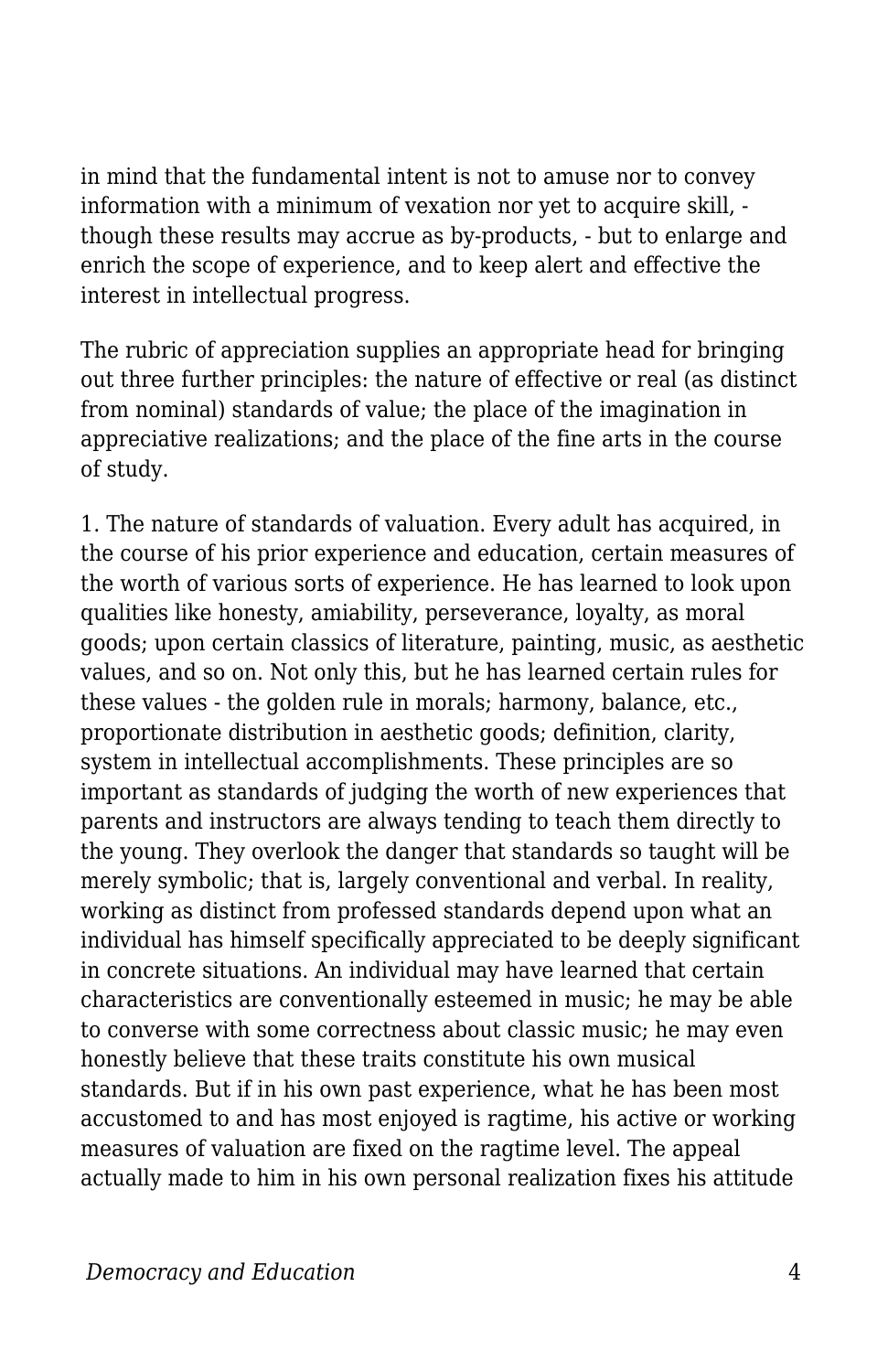much more deeply than what he has been taught as the proper thing to say; his habitual disposition thus fixed forms his real "norm" of valuation in subsequent musical experiences.

Probably few would deny this statement as to musical taste. But it applies equally well in judgments of moral and intellectual worth. A youth who has had repeated experience of the full meaning of the value of kindliness toward others built into his disposition has a measure of the worth of generous treatment of others. Without this vital appreciation, the duty and virtue of unselfishness impressed upon him by others as a standard remains purely a matter of symbols which he cannot adequately translate into realities. His "knowledge" is second-handed; it is only a knowledge that others prize unselfishness as an excellence, and esteem him in the degree in which he exhibits it. Thus there grows up a split between a person's professed standards and his actual ones. A person may be aware of the results of this struggle between his inclinations and his theoretical opinions; he suffers from the conflict between doing what is really dear to him and what he has learned will win the approval of others. But of the split itself he is unaware; the result is a kind of unconscious hypocrisy, an instability of disposition. In similar fashion, a pupil who has worked through some confused intellectual situation and fought his way to clearing up obscurities in a definite outcome, appreciates the value of clarity and definition. He has a standard which can be depended upon. He may be trained externally to go through certain motions of analysis and division of subject matter and may acquire information about the value of these processes as standard logical functions, but unless it somehow comes home to him at some point as an appreciation of his own, the significance of the logical norms - socalled - remains as much an external piece of information as, say, the names of rivers in China. He may be able to recite, but the recital is a mechanical rehearsal.

It is, then, a serious mistake to regard appreciation as if it were confined to such things as literature and pictures and music. Its scope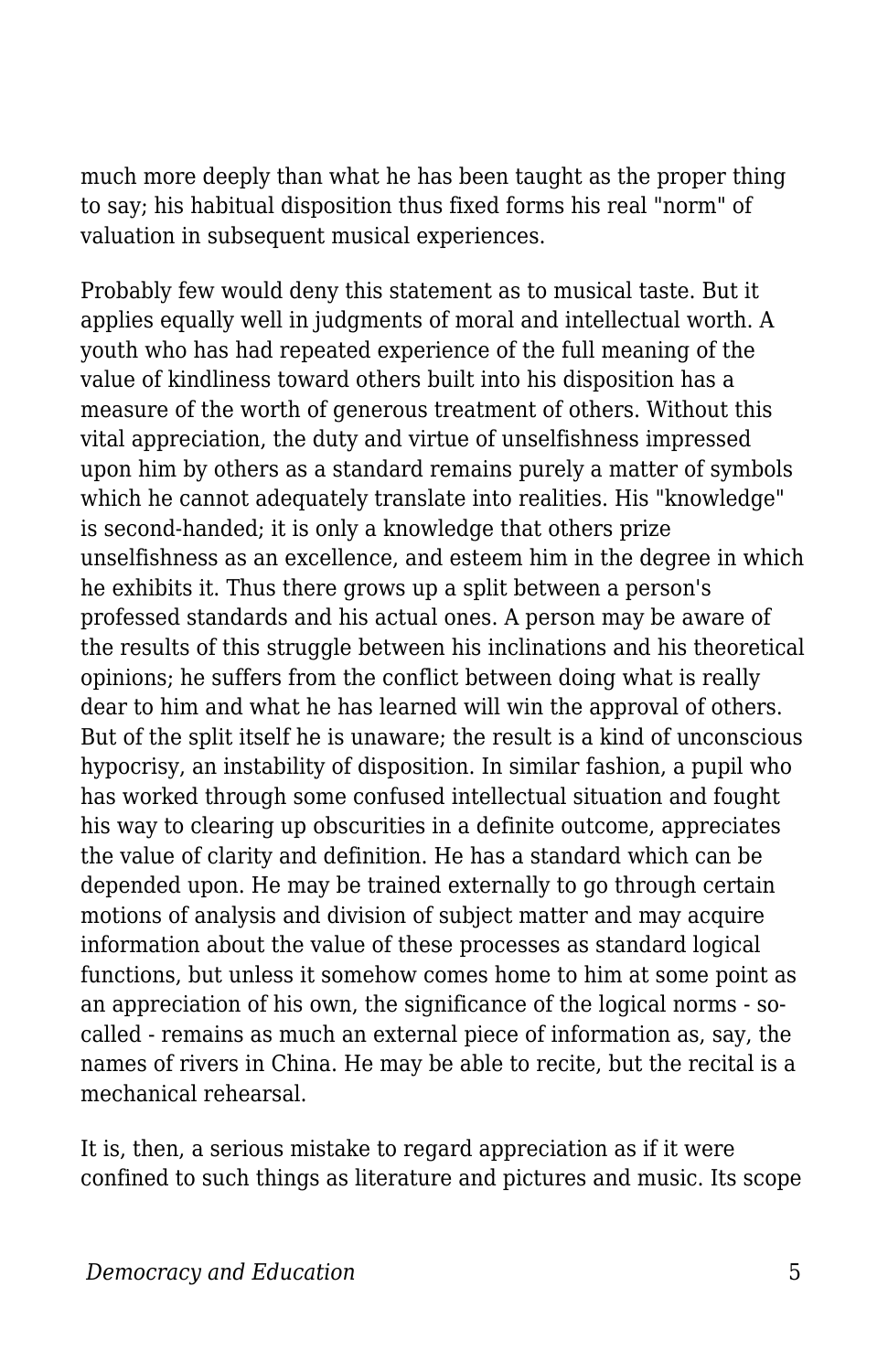is as comprehensive as the work of education itself. The formation of habits is a purely mechanical thing unless habits are also tastes habitual modes of preference and esteem, an effective sense of excellence. There are adequate grounds for asserting that the premium so often put in schools upon external "discipline," and upon marks and rewards, upon promotion and keeping back, are the obverse of the lack of attention given to life situations in which the meaning of facts, ideas, principles, and problems is vitally brought home.

2. Appreciative realizations are to be distinguished from symbolic or representative experiences. They are not to be distinguished from the work of the intellect or understanding. Only a personal response involving imagination can possibly procure realization even of pure "facts." The imagination is the medium of appreciation in every field. The engagement of the imagination is the only thing that makes any activity more than mechanical. Unfortunately, it is too customary to identify the imaginative with the imaginary, rather than with a warm and intimate taking in of the full scope of a situation. This leads to an exaggerated estimate of fairy tales, myths, fanciful symbols, verse, and something labeled "Fine Art," as agencies for developing imagination and appreciation; and, by neglecting imaginative vision in other matters, leads to methods which reduce much instruction to an unimaginative acquiring of specialized skill and amassing of a load of information. Theory, and - to some extent - practice, have advanced far enough to recognize that play-activity is an imaginative enterprise. But it is still usual to regard this activity as a specially marked-off stage of childish growth, and to overlook the fact that the difference between play and what is regarded as serious employment should be not a difference between the presence and absence of imagination, but a difference in the materials with which imagination is occupied. The result is an unwholesome exaggeration of the phantastic and "unreal" phases of childish play and a deadly reduction of serious occupation to a routine efficiency prized simply for its external tangible results. Achievement comes to denote the sort of thing that a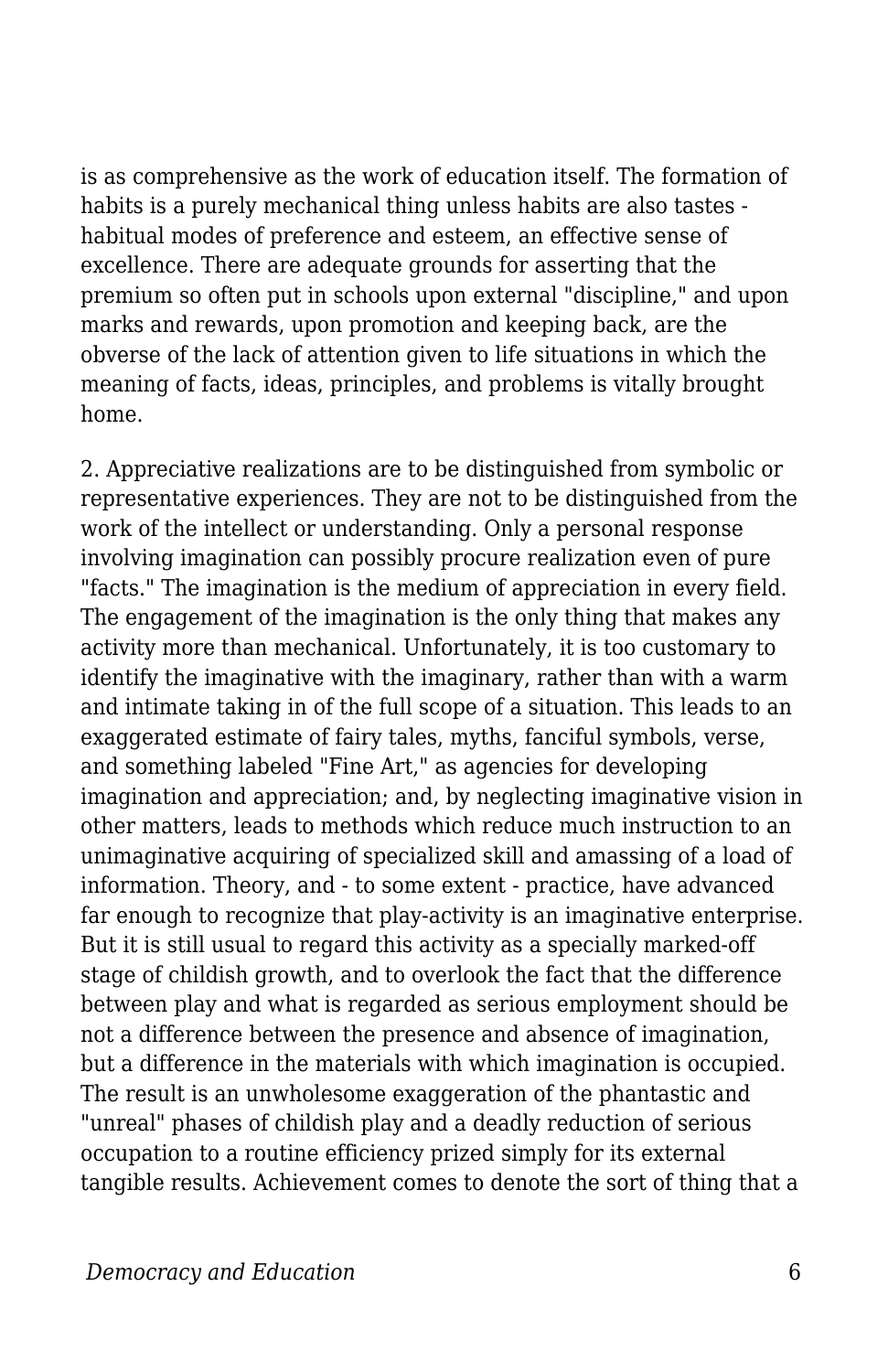well-planned machine can do better than a human being can, and the main effect of education, the achieving of a life of rich significance, drops by the wayside. Meantime mind-wandering and wayward fancy are nothing but the unsuppressible imagination cut loose from concern with what is done.

An adequate recognition of the play of imagination as the medium of realization of every kind of thing which lies beyond the scope of direct physical response is the sole way of escape from mechanical methods in teaching. The emphasis put in this book, in accord with many tendencies in contemporary education, upon activity, will be misleading if it is not recognized that the imagination is as much a normal and integral part of human activity as is muscular movement. The educative value of manual activities and of laboratory exercises, as well as of play, depends upon the extent in which they aid in bringing about a sensing of the meaning of what is going on. In effect, if not in name, they are dramatizations. Their utilitarian value in forming habits of skill to be used for tangible results is important, but not when isolated from the appreciative side. Were it not for the accompanying play of imagination, there would be no road from a direct activity to representative knowledge; for it is by imagination that symbols are translated over into a direct meaning and integrated with a narrower activity so as to expand and enrich it. When the representative creative imagination is made merely literary and mythological, symbols are rendered mere means of directing physical reactions of the organs of speech.

3. In the account previously given nothing was explicitly said about the place of literature and the fine arts in the course of study. The omission at that point was intentional. At the outset, there is no sharp demarcation of useful, or industrial, arts and fine arts. The activities mentioned in Chapter XV contain within themselves the factors later discriminated into fine and useful arts. As engaging the emotions and the imagination, they have the qualities which give the fine arts their quality. As demanding method or skill, the adaptation of tools to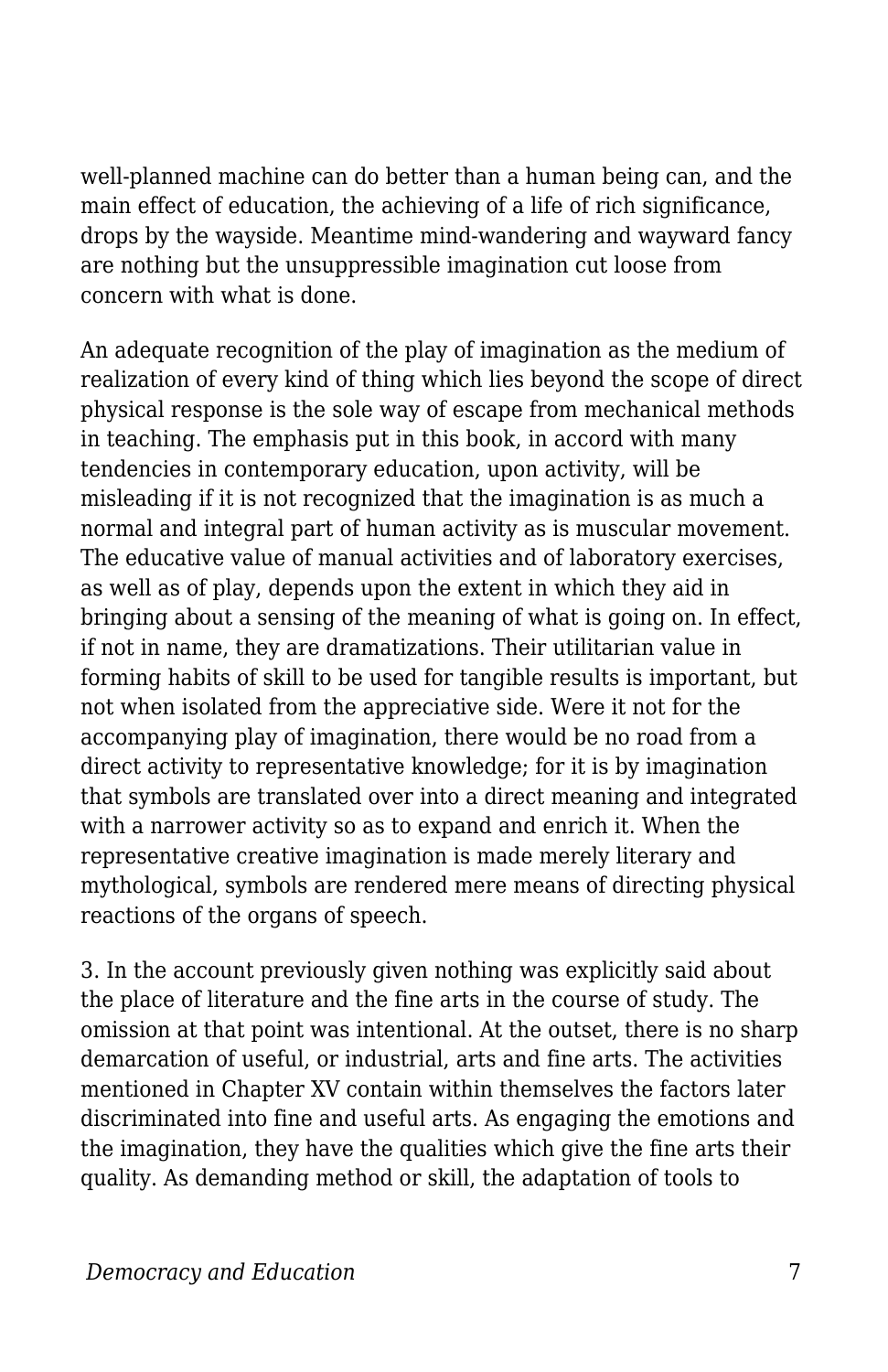materials with constantly increasing perfection, they involve the element of technique indispensable to artistic production. From the standpoint of product, or the work of art, they are naturally defective, though even in this respect when they comprise genuine appreciation they often have a rudimentary charm. As experiences they have both an artistic and an esthetic quality. When they emerge into activities which are tested by their product and when the socially serviceable value of the product is emphasized, they pass into useful or industrial arts. When they develop in the direction of an enhanced appreciation of the immediate qualities which appeal to taste, they grow into fine arts.

In one of its meanings, appreciation is opposed to depreciation. It denotes an enlarged, an intensified prizing, not merely a prizing, much less - like depreciation - a lowered and degraded prizing. This enhancement of the qualities which make any ordinary experience appealing, appropriable - capable of full assimilation - and enjoyable, constitutes the prime function of literature, music, drawing, painting, etc., in education. They are not the exclusive agencies of appreciation in the most general sense of that word; but they are the chief agencies of an intensified, enhanced appreciation. As such, they are not only intrinsically and directly enjoyable, but they serve a purpose beyond themselves. They have the office, in increased degree, of all appreciation in fixing taste, in forming standards for the worth of later experiences. They arouse discontent with conditions which fall below their measure; they create a demand for surroundings coming up to their own level. They reveal a depth and range of meaning in experiences which otherwise might be mediocre and trivial. They supply, that is, organs of vision. Moreover, in their fullness they represent the concentration and consummation of elements of good which are otherwise scattered and incomplete. They select and focus the elements of enjoyable worth which make any experience directly enjoyable. They are not luxuries of education, but emphatic expressions of that which makes any education worth while.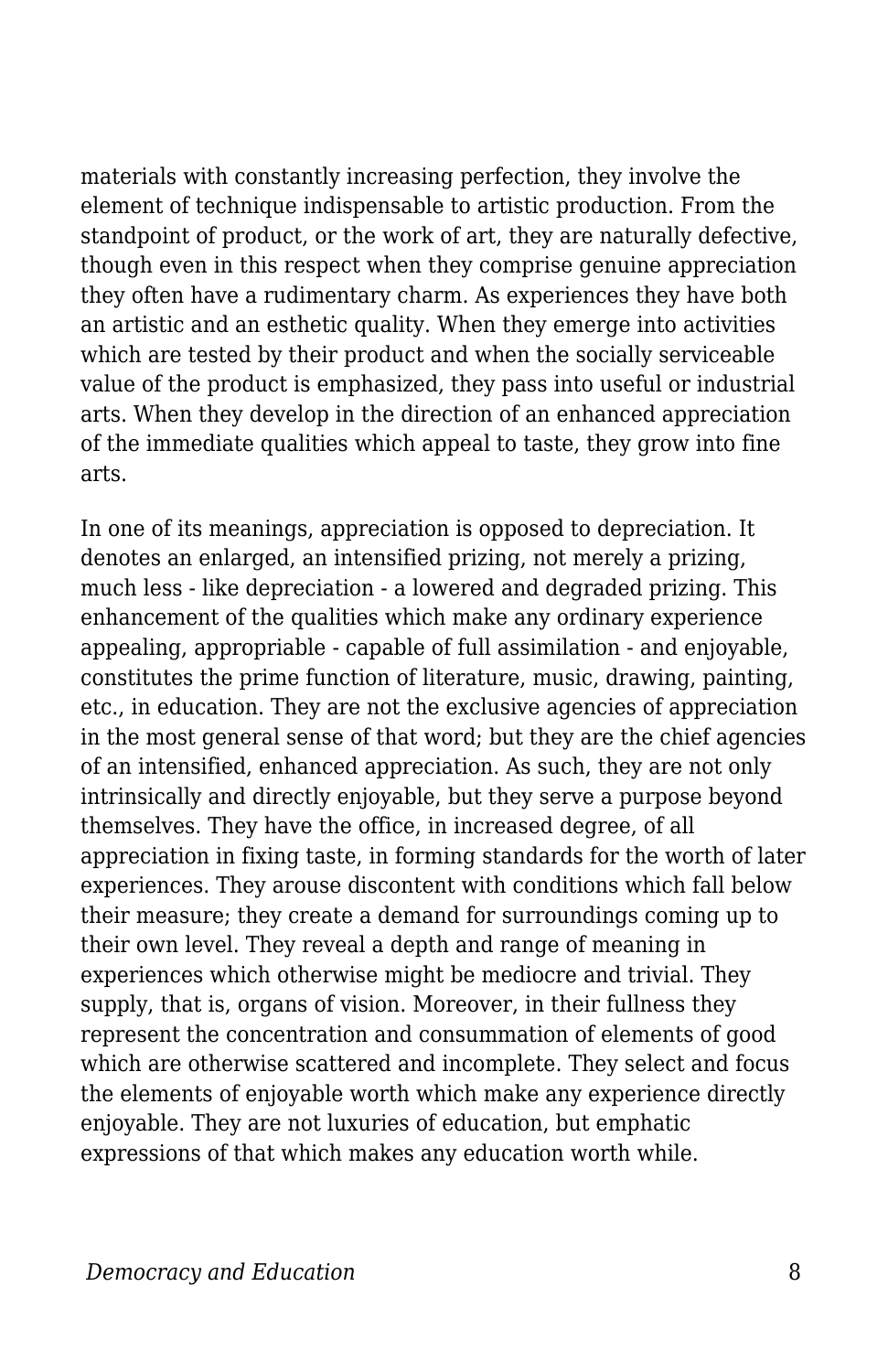## **2. The Valuation of Studies**

The theory of educational values involves not only an account of the nature of appreciation as fixing the measure of subsequent valuations, but an account of the specific directions in which these valuations occur. To value means primarily to prize, to esteem; but secondarily it means to apprise, to estimate. It means, that is, the act of cherishing something, holding it dear, and also the act of passing judgment upon the nature and amount of its value as compared with something else. To value in the latter sense is to valuate or evaluate. The distinction coincides with that sometimes made between intrinsic and instrumental values. Intrinsic values are not objects of judgment, they cannot (as intrinsic) be compared, or regarded as greater and less, better or worse. They are invaluable; and if a thing is invaluable, it is neither more nor less so than any other invaluable. But occasions present themselves when it is necessary to choose, when we must let one thing go in order to take another. This establishes an order of preference, a greater and less, better and worse. Things judged or passed upon have to be estimated in relation to some third thing, some further end. With respect to that, they are means, or instrumental values.

We may imagine a man who at one time thoroughly enjoys converse with his friends, at another the hearing of a symphony; at another the eating of his meals; at another the reading of a book; at another the earning of money, and so on. As an appreciative realization, each of these is an intrinsic value. It occupies a particular place in life; it serves its own end, which cannot be supplied by a substitute. There is no question of comparative value, and hence none of valuation. Each is the specific good which it is, and that is all that can be said. In its own place, none is a means to anything beyond itself. But there may arise a situation in which they compete or conflict, in which a choice has to be made. Now comparison comes in. Since a choice has to be made, we want to know the respective claims of each competitor. What is to be said for it? What does it offer in comparison with, as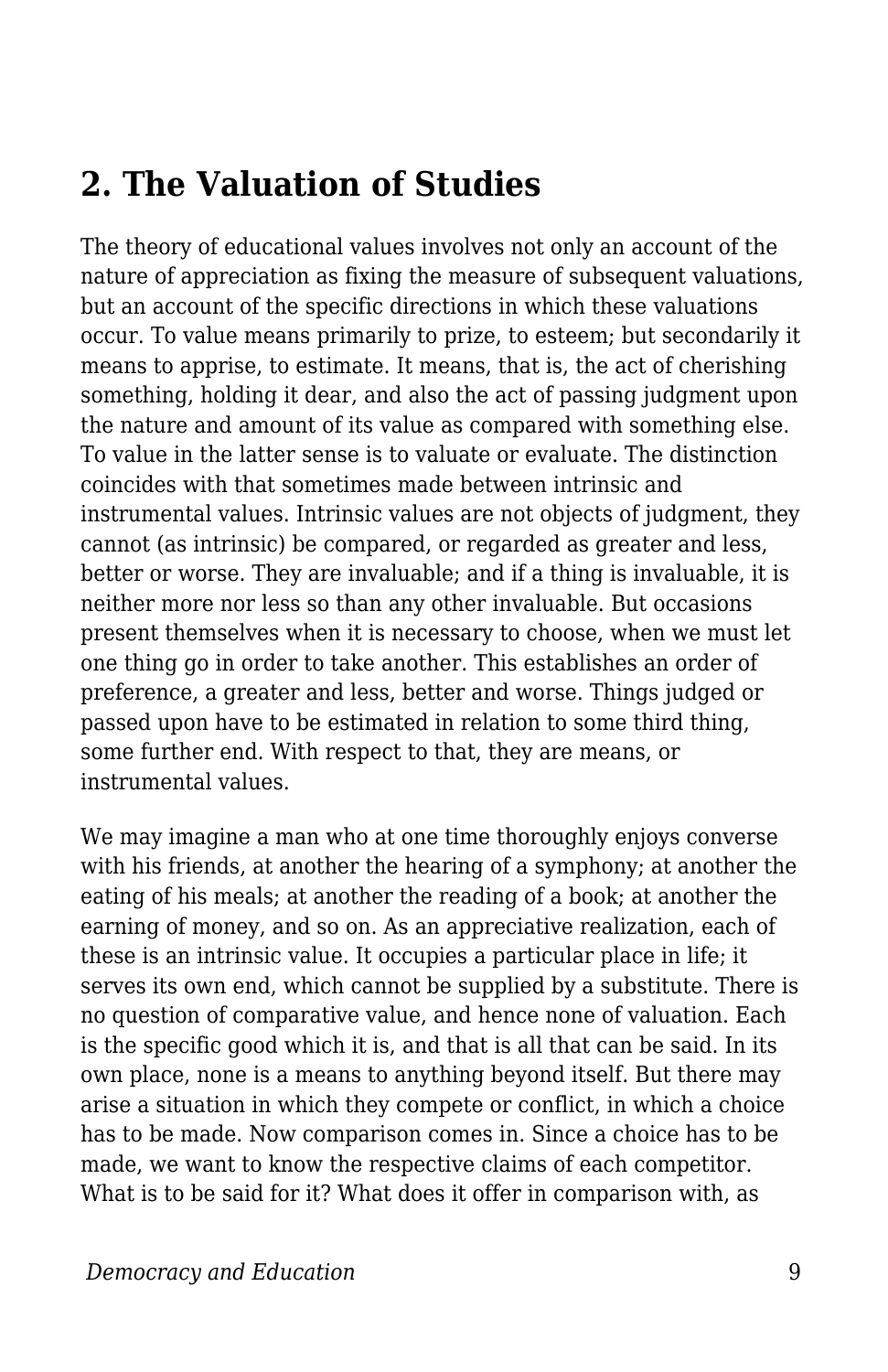balanced over against, some other possibility? Raising these questions means that a particular good is no longer an end in itself, an intrinsic good. For if it were, its claims would be incomparable, imperative. The question is now as to its status as a means of realizing something else, which is then the invaluable of that situation. If a man has just eaten, or if he is well fed generally and the opportunity to hear music is a rarity, he will probably prefer the music to eating. In the given situation that will render the greater contribution. If he is starving, or if he is satiated with music for the time being, he will naturally judge food to have the greater worth. In the abstract or at large, apart from the needs of a particular situation in which choice has to be made, there is no such thing as degrees or order of value. Certain conclusions follow with respect to educational values. We cannot establish a hierarchy of values among studies. It is futile to attempt to arrange them in an order, beginning with one having least worth and going on to that of maximum value. In so far as any study has a unique or irreplaceable function in experience, in so far as it marks a characteristic enrichment of life, its worth is intrinsic or incomparable. Since education is not a means to living, but is identical with the operation of living a life which is fruitful and inherently significant, the only ultimate value which can be set up is just the process of living itself. And this is not an end to which studies and activities are subordinate means; it is the whole of which they are ingredients. And what has been said about appreciation means that every study in one of its aspects ought to have just such ultimate significance. It is true of arithmetic as it is of poetry that in some place and at some time it ought to be a good to be appreciated on its own account - just as an enjoyable experience, in short. If it is not, then when the time and place come for it to be used as a means or instrumentality, it will be in just that much handicapped. Never having been realized or appreciated for itself, one will miss something of its capacity as a resource for other ends.

It equally follows that when we compare studies as to their values, that is, treat them as means to something beyond themselves, that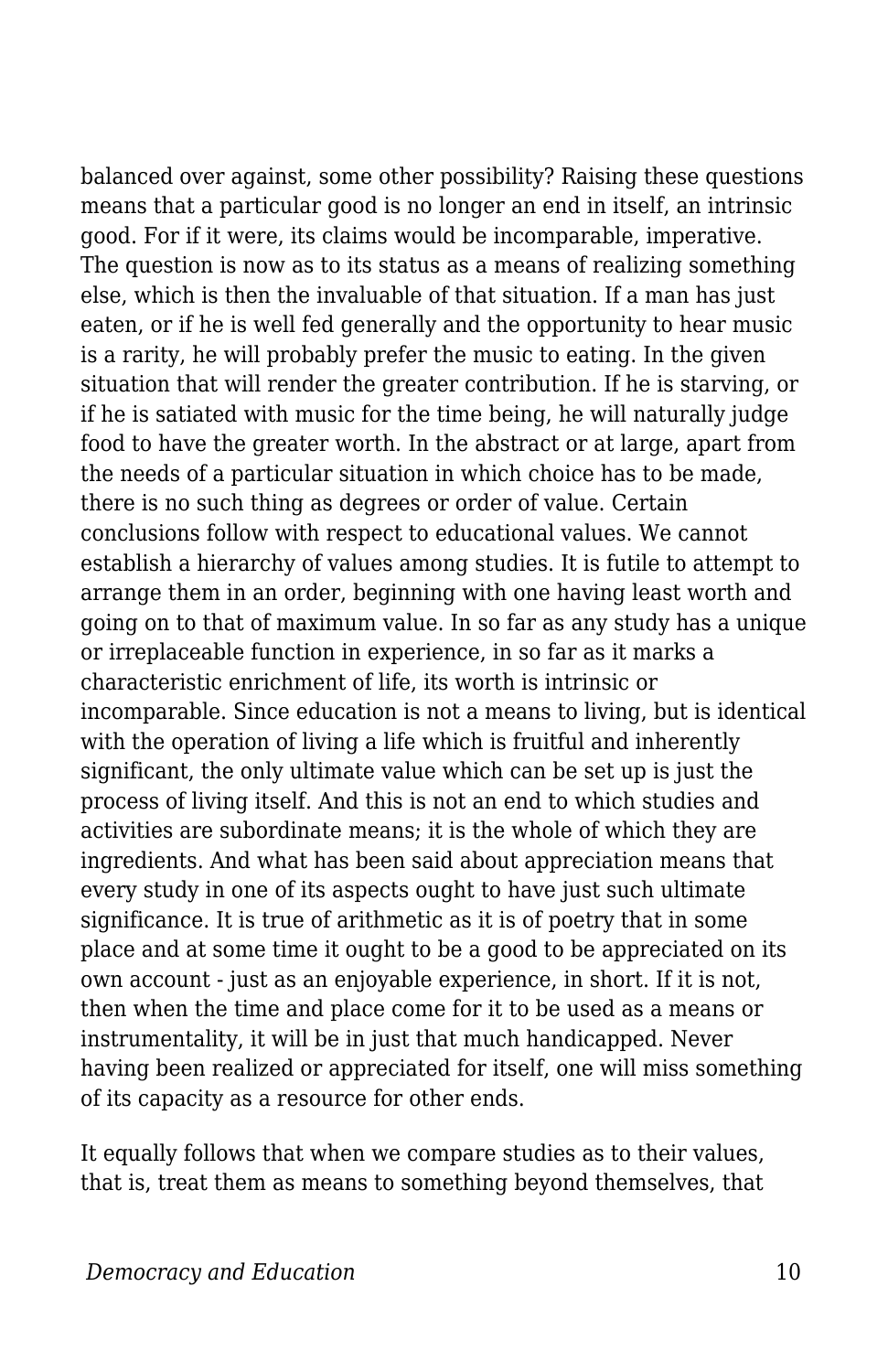which controls their proper valuation is found in the specific situation in which they are to be used. The way to enable a student to apprehend the instrumental value of arithmetic is not to lecture him upon the benefit it will be to him in some remote and uncertain future, but to let him discover that success in something he is interested in doing depends upon ability to use number.

It also follows that the attempt to distribute distinct sorts of value among different studies is a misguided one, in spite of the amount of time recently devoted to the undertaking. Science for example may have any kind of value, depending upon the situation into which it enters as a means. To some the value of science may be military; it may be an instrument in strengthening means of offense or defense; it may be technological, a tool for engineering; or it may be commercial - an aid in the successful conduct of business; under other conditions, its worth may be philanthropic - the service it renders in relieving human suffering; or again it may be quite conventional - of value in establishing one's social status as an "educated" person. As matter of fact, science serves all these purposes, and it would be an arbitrary task to try to fix upon one of them as its "real" end. All that we can be sure of educationally is that science should be taught so as to be an end in itself in the lives of students - something worth while on account of its own unique intrinsic contribution to the experience of life. Primarily it must have "appreciation value." If we take something which seems to be at the opposite pole, like poetry, the same sort of statement applies. It may be that, at the present time, its chief value is the contribution it makes to the enjoyment of leisure. But that may represent a degenerate condition rather than anything necessary. Poetry has historically been allied with religion and morals; it has served the purpose of penetrating the mysterious depths of things. It has had an enormous patriotic value. Homer to the Greeks was a Bible, a textbook of morals, a history, and a national inspiration. In any case, it may be said that an education which does not succeed in making poetry a resource in the business of life as well as in its leisure, has something the matter with it - or else the poetry is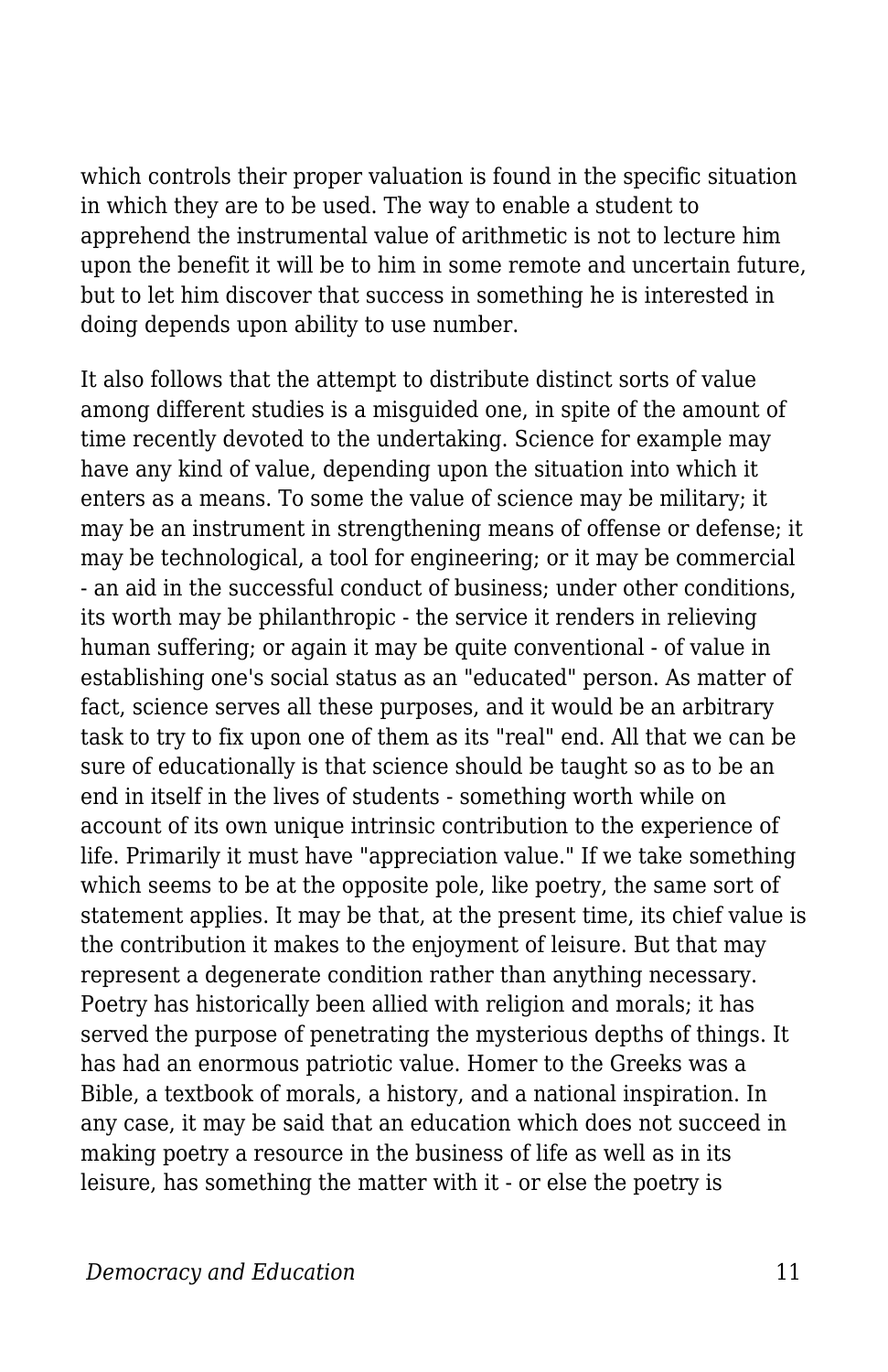artificial poetry.

The same considerations apply to the value of a study or a topic of a study with reference to its motivating force. Those responsible for planning and teaching the course of study should have grounds for thinking that the studies and topics included furnish both direct increments to the enriching of lives of the pupils and also materials which they can put to use in other concerns of direct interest. Since the curriculum is always getting loaded down with purely inherited traditional matter and with subjects which represent mainly the energy of some influential person or group of persons in behalf of something dear to them, it requires constant inspection, criticism, and revision to make sure it is accomplishing its purpose. Then there is always the probability that it represents the values of adults rather than those of children and youth, or those of pupils a generation ago rather than those of the present day. Hence a further need for a critical outlook and survey. But these considerations do not mean that for a subject to have motivating value to a pupil (whether intrinsic or instrumental) is the same thing as for him to be aware of the value, or to be able to tell what the study is good for.

In the first place, as long as any topic makes an immediate appeal, it is not necessary to ask what it is good for. This is a question which can be asked only about instrumental values. Some goods are not good for anything; they are just goods. Any other notion leads to an absurdity. For we cannot stop asking the question about an instrumental good, one whose value lies in its being good for something, unless there is at some point something intrinsically good, good for itself. To a hungry, healthy child, food is a good of the situation; we do not have to bring him to consciousness of the ends subserved by food in order to supply a motive to eat. The food in connection with his appetite is a motive. The same thing holds of mentally eager pupils with respect to many topics. Neither they nor the teacher could possibly foretell with any exactness the purposes learning is to accomplish in the future; nor as long as the eagerness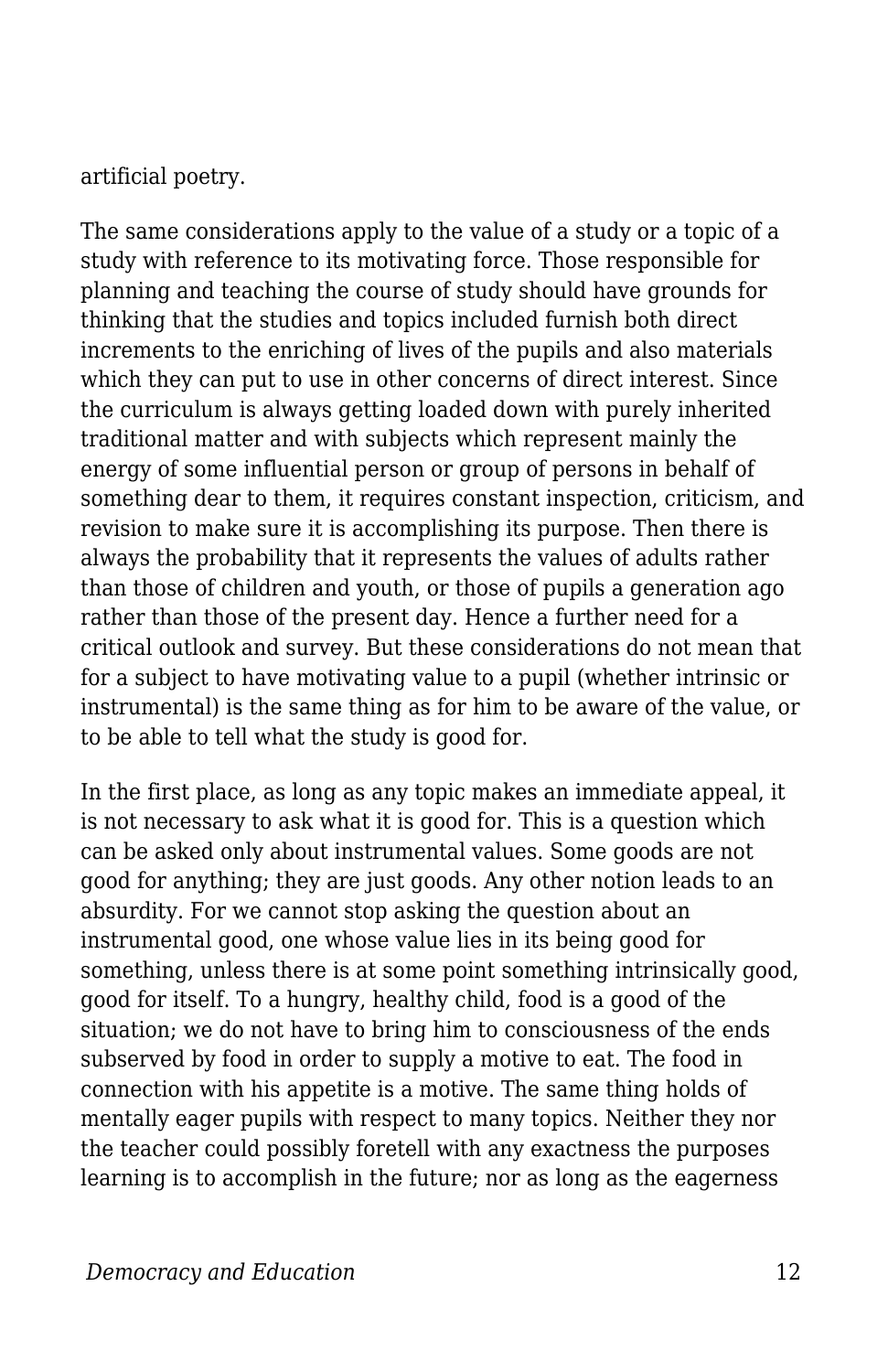continues is it advisable to try to specify particular goods which are to come of it. The proof of a good is found in the fact that the pupil responds; his response is use. His response to the material shows that the subject functions in his life. It is unsound to urge that, say, Latin has a value per se in the abstract, just as a study, as a sufficient justification for teaching it. But it is equally absurd to argue that unless teacher or pupil can point out some definite assignable future use to which it is to be put, it lacks justifying value. When pupils are genuinely concerned in learning Latin, that is of itself proof that it possesses value. The most which one is entitled to ask in such cases is whether in view of the shortness of time, there are not other things of intrinsic value which in addition have greater instrumental value.

This brings us to the matter of instrumental values - topics studied because of some end beyond themselves. If a child is ill and his appetite does not lead him to eat when food is presented, or if his appetite is perverted so that he prefers candy to meat and vegetables, conscious reference to results is indicated. He needs to be made conscious of consequences as a justification of the positive or negative value of certain objects. Or the state of things may be normal enough, and yet an individual not be moved by some matter because he does not grasp how his attainment of some intrinsic good depends upon active concern with what is presented. In such cases, it is obviously the part of wisdom to establish consciousness of connection. In general what is desirable is that a topic be presented in such a way that it either have an immediate value, and require no justification, or else be perceived to be a means of achieving something of intrinsic value. An instrumental value then has the intrinsic value of being a means to an end. It may be questioned whether some of the present pedagogical interest in the matter of values of studies is not either excessive or else too narrow. Sometimes it appears to be a labored effort to furnish an apologetic for topics which no longer operate to any purpose, direct or indirect, in the lives of pupils. At other times, the reaction against useless lumber seems to have gone to the extent of supposing that no subject or topic should be taught unless some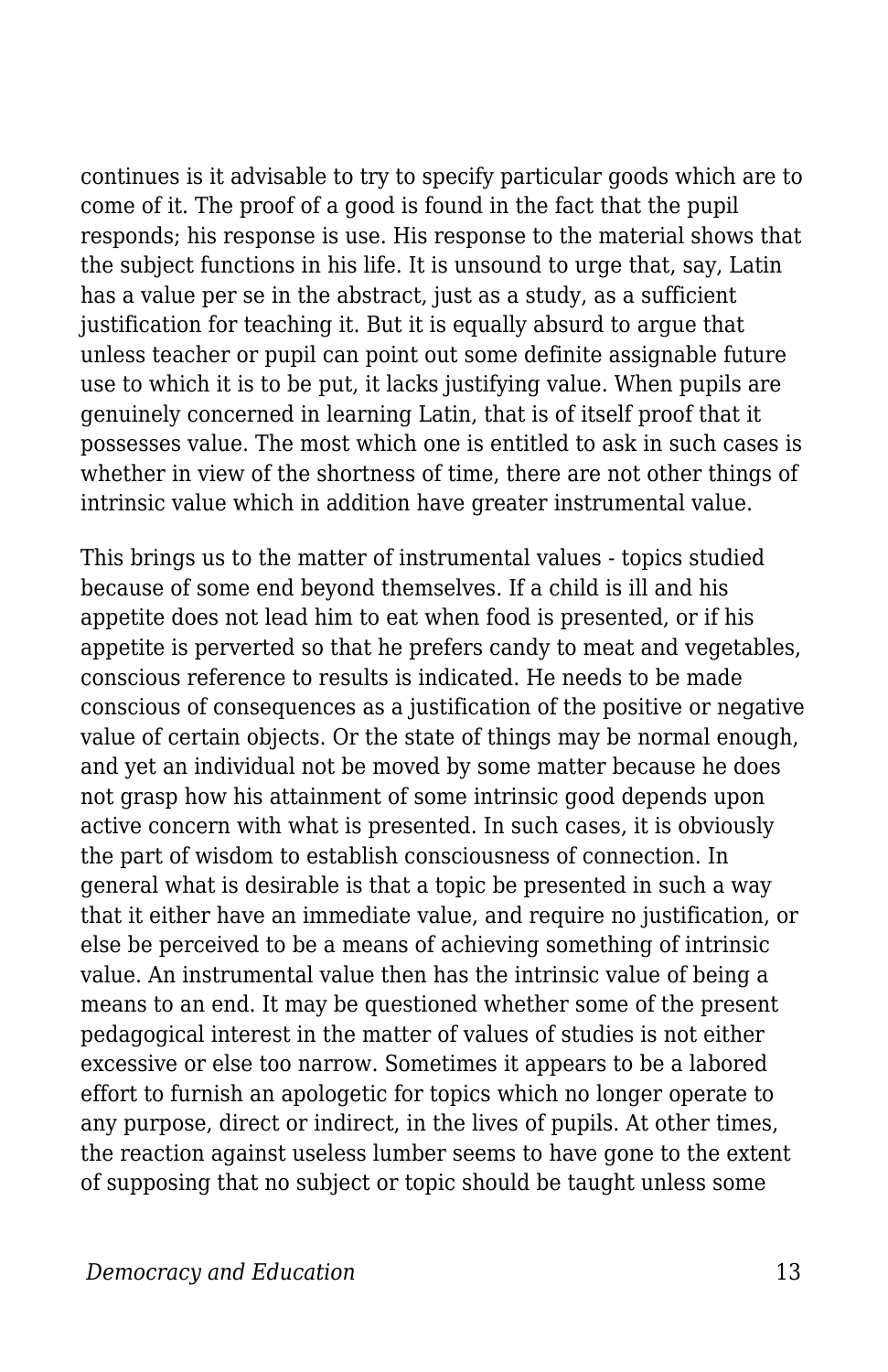quite definite future utility can be pointed out by those making the course of study or by the pupil himself, unmindful of the fact that life is its own excuse for being; and that definite utilities which can be pointed out are themselves justified only because they increase the experienced content of life itself. 3. The Segregation and Organization of Values. It is of course possible to classify in a general way the various valuable phases of life. In order to get a survey of aims sufficiently wide (See ante, p. 110) to give breadth and flexibility to the enterprise of education, there is some advantage in such a classification. But it is a great mistake to regard these values as ultimate ends to which the concrete satisfactions of experience are subordinate. They are nothing but generalizations, more or less adequate, of concrete goods. Health, wealth, efficiency, sociability, utility, culture, happiness itself are only abstract terms which sum up a multitude of particulars. To regard such things as standards for the valuation of concrete topics and process of education is to subordinate to an abstraction the concrete facts from which the abstraction is derived. They are not in any true sense standards of valuation; these are found, as we have previously seen, in the specific realizations which form tastes and habits of preference. They are, however, of significance as points of view elevated above the details of life whence to survey the field and see how its constituent details are distributed, and whether they are well proportioned. No classification can have other than a provisional validity. The following may prove of some help. We may say that the kind of experience to which the work of the schools should contribute is one marked by executive competency in the management of resources and obstacles encountered (efficiency); by sociability, or interest in the direct companionship of others; by aesthetic taste or capacity to appreciate artistic excellence in at least some of its classic forms; by trained intellectual method, or interest in some mode of scientific achievement; and by sensitiveness to the rights and claims of others - conscientiousness. And while these considerations are not standards of value, they are useful criteria for survey, criticism, and better organization of existing methods and subject matter of instruction.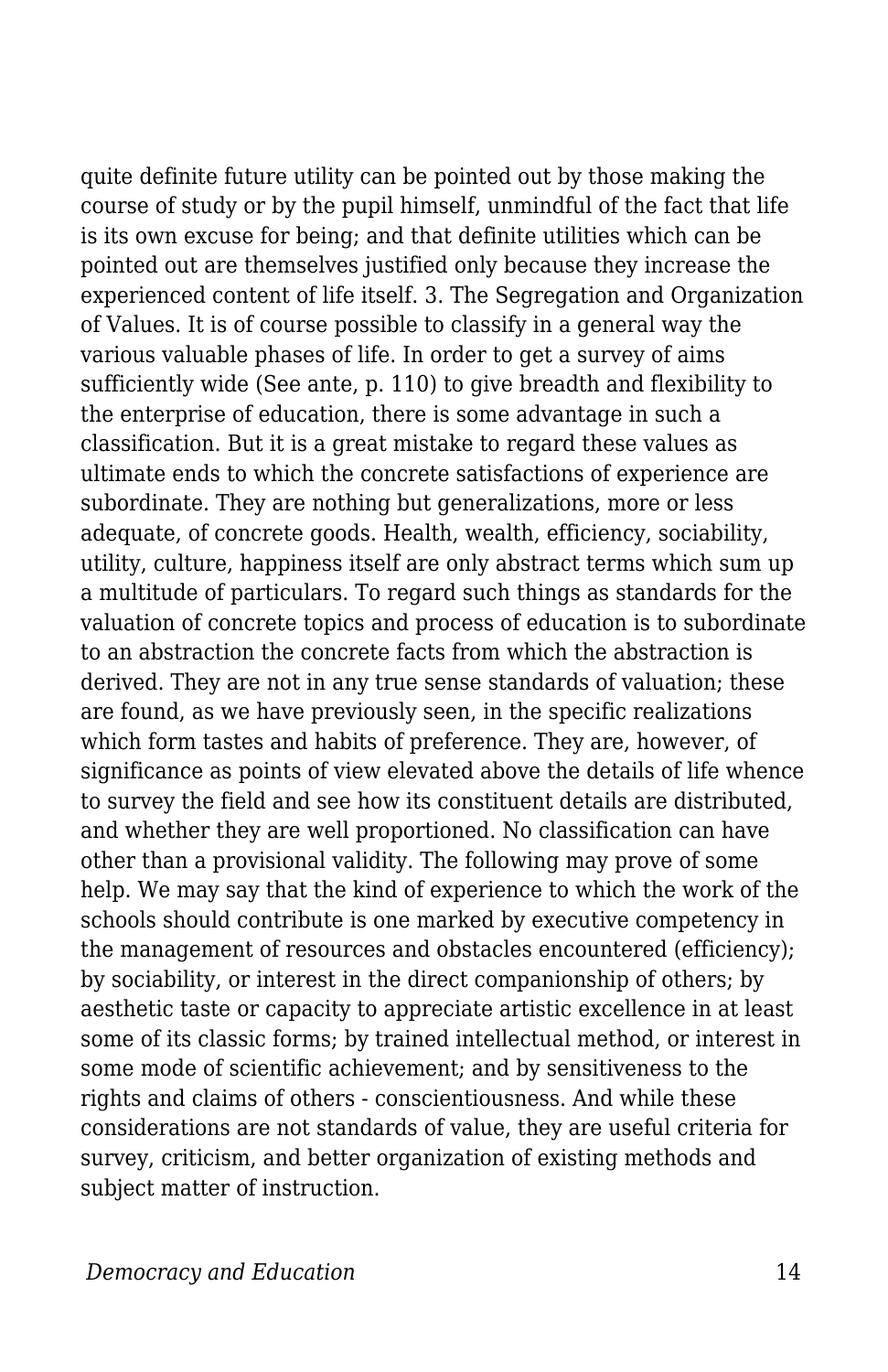The need of such general points of view is the greater because of a tendency to segregate educational values due to the isolation from one another of the various pursuits of life. The idea is prevalent that different studies represent separate kinds of values, and that the curriculum should, therefore, be constituted by gathering together various studies till a sufficient variety of independent values have been cared for. The following quotation does not use the word value, but it contains the notion of a curriculum constructed on the idea that there are a number of separate ends to be reached, and that various studies may be evaluated by referring each study to its respective end. "Memory is trained by most studies, but best by languages and history; taste is trained by the more advanced study of languages, and still better by English literature; imagination by all higher language teaching, but chiefly by Greek and Latin poetry; observation by science work in the laboratory, though some training is to be got from the earlier stages of Latin and Greek; for expression, Greek and Latin composition comes first and English composition next; for abstract reasoning, mathematics stands almost alone; for concrete reasoning, science comes first, then geometry; for social reasoning, the Greek and Roman historians and orators come first, and general history next. Hence the narrowest education which can claim to be at all complete includes Latin, one modern language, some history, some English literature, and one science." There is much in the wording of this passage which is irrelevant to our point and which must be discounted to make it clear. The phraseology betrays the particular provincial tradition within which the author is writing. There is the unquestioned assumption of "faculties" to be trained, and a dominant interest in the ancient languages; there is comparative disregard of the earth on which men happen to live and the bodies they happen to carry around with them. But with allowances made for these matters (even with their complete abandonment) we find much in contemporary educational philosophy which parallels the fundamental notion of parceling out special values to segregated studies. Even when some one end is set up as a standard of value, like social efficiency or culture, it will often be found to be but a verbal heading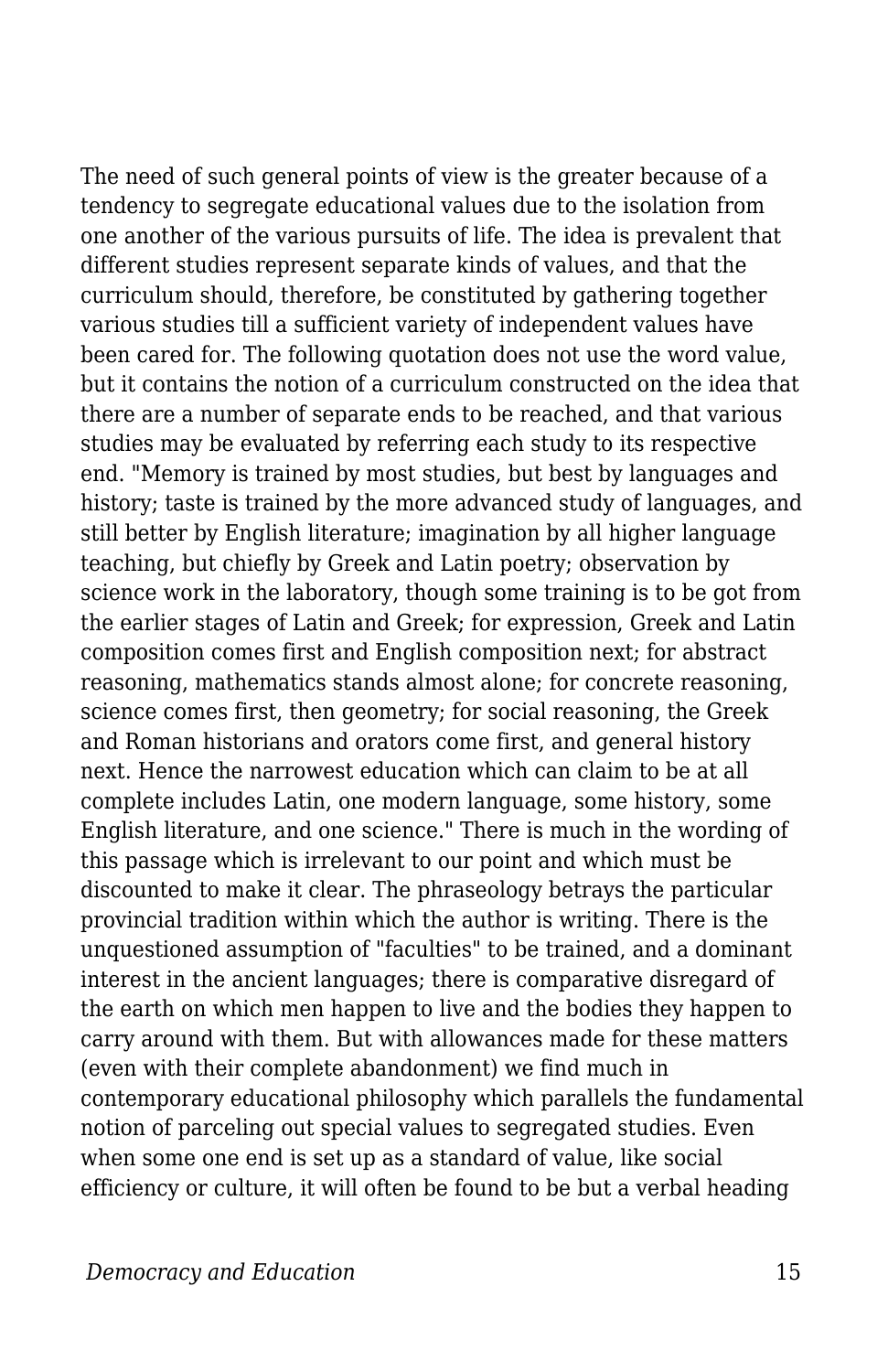under which a variety of disconnected factors are comprised. And although the general tendency is to allow a greater variety of values to a given study than does the passage quoted, yet the attempt to inventory a number of values attaching to each study and to state the amount of each value which the given study possesses emphasizes an implied educational disintegration.

As matter of fact, such schemes of values of studies are largely but unconscious justifications of the curriculum with which one is familiar. One accepts, for the most part, the studies of the existing course and then assigns values to them as a sufficient reason for their being taught. Mathematics is said to have, for example, disciplinary value in habituating the pupil to accuracy of statement and closeness of reasoning; it has utilitarian value in giving command of the arts of calculation involved in trade and the arts; culture value in its enlargement of the imagination in dealing with the most general relations of things; even religious value in its concept of the infinite and allied ideas. But clearly mathematics does not accomplish such results, because it is endowed with miraculous potencies called values; it has these values if and when it accomplishes these results, and not otherwise. The statements may help a teacher to a larger vision of the possible results to be effected by instruction in mathematical topics. But unfortunately, the tendency is to treat the statement as indicating powers inherently residing in the subject, whether they operate or not, and thus to give it a rigid justification. If they do not operate, the blame is put not on the subject as taught, but on the indifference and recalcitrancy of pupils.

This attitude toward subjects is the obverse side of the conception of experience or life as a patchwork of independent interests which exist side by side and limit one another. Students of politics are familiar with a check and balance theory of the powers of government. There are supposed to be independent separate functions, like the legislative, executive, judicial, administrative, and all goes well if each of these checks all the others and thus creates an ideal balance. There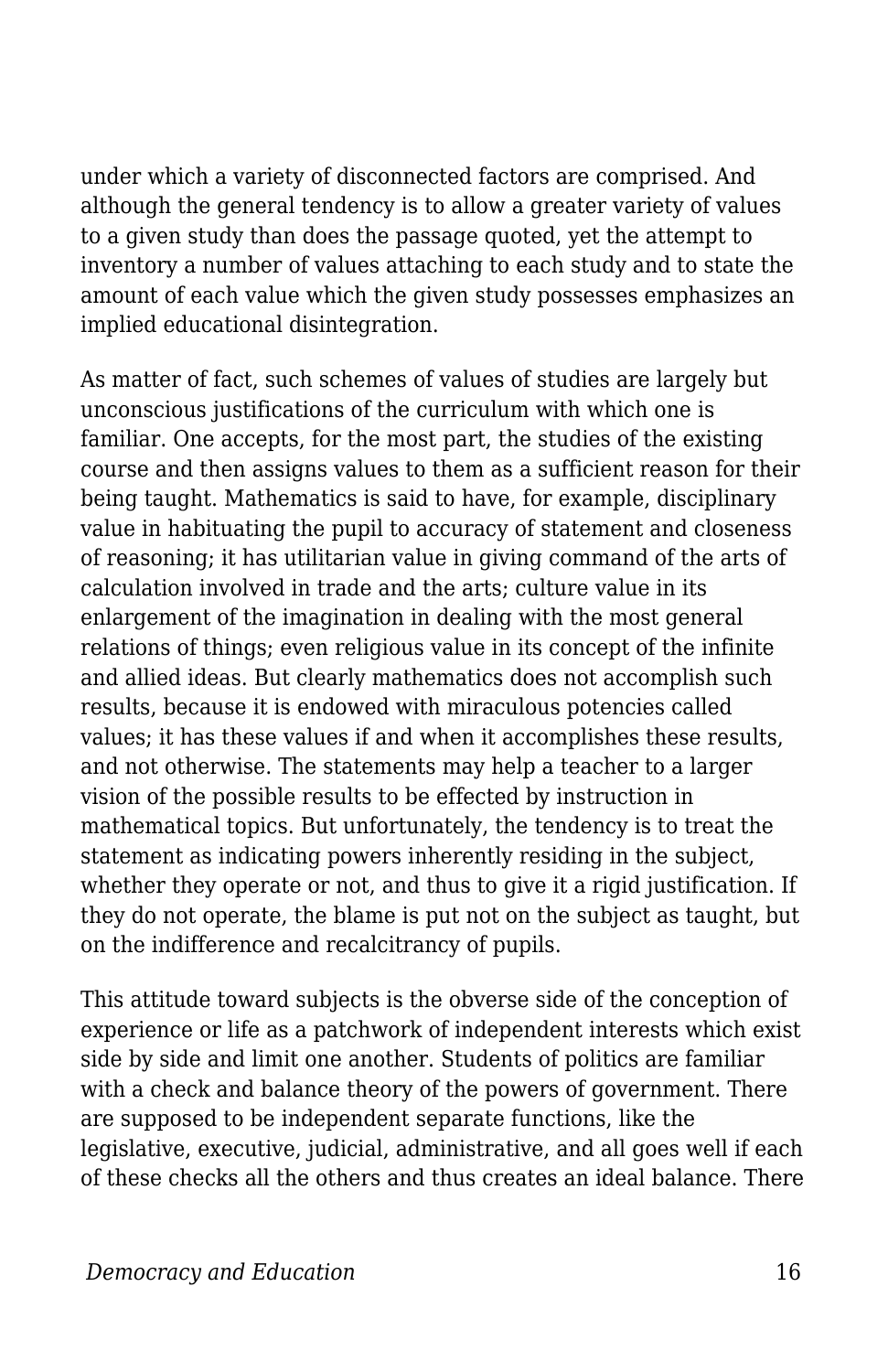is a philosophy which might well be called the check and balance theory of experience. Life presents a diversity of interests. Left to themselves, they tend to encroach on one another. The ideal is to prescribe a special territory for each till the whole ground of experience is covered, and then see to it each remains within its own boundaries. Politics, business, recreation, art, science, the learned professions, polite intercourse, leisure, represent such interests. Each of these ramifies into many branches: business into manual occupations, executive positions, bookkeeping, railroading, banking, agriculture, trade and commerce, etc., and so with each of the others. An ideal education would then supply the means of meeting these separate and pigeon-holed interests. And when we look at the schools, it is easy to get the impression that they accept this view of the nature of adult life, and set for themselves the task of meeting its demands. Each interest is acknowledged as a kind of fixed institution to which something in the course of study must correspond. The course of study must then have some civics and history politically and patriotically viewed: some utilitarian studies; some science; some art (mainly literature of course); some provision for recreation; some moral education; and so on. And it will be found that a large part of current agitation about schools is concerned with clamor and controversy about the due meed of recognition to be given to each of these interests, and with struggles to secure for each its due share in the course of study; or, if this does not seem feasible in the existing school system, then to secure a new and separate kind of schooling to meet the need. In the multitude of educations education is forgotten.

The obvious outcome is congestion of the course of study, overpressure and distraction of pupils, and a narrow specialization fatal to the very idea of education. But these bad results usually lead to more of the same sort of thing as a remedy. When it is perceived that after all the requirements of a full life experience are not met, the deficiency is not laid to the isolation and narrowness of the teaching of the existing subjects, and this recognition made the basis of reorganization of the system. No, the lack is something to be made up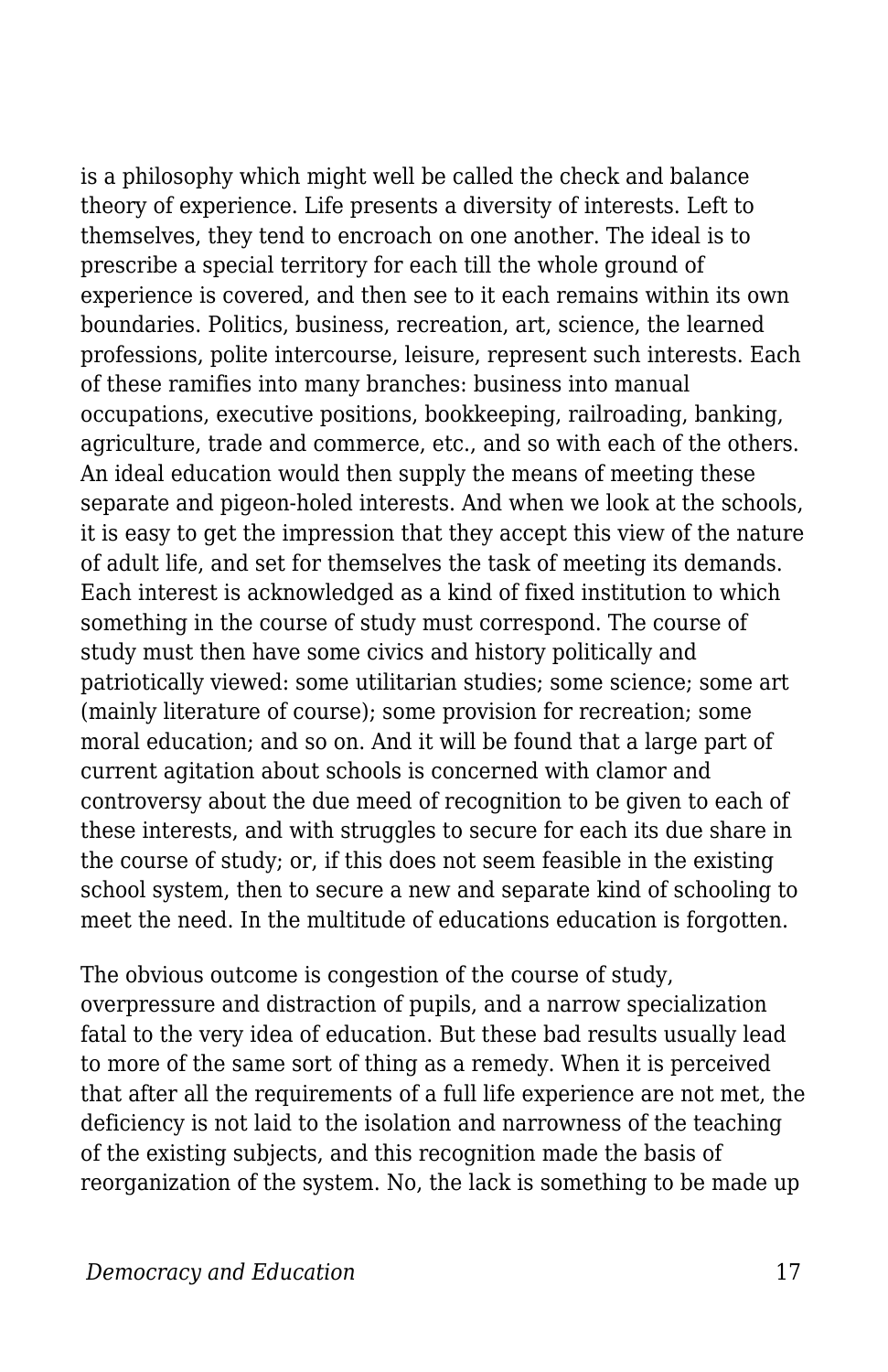for by the introduction of still another study, or, if necessary, another kind of school. And as a rule those who object to the resulting overcrowding and consequent superficiality and distraction usually also have recourse to a merely quantitative criterion: the remedy is to cut off a great many studies as fads and frills, and return to the good old curriculum of the three R's in elementary education and the equally good and equally old-fashioned curriculum of the classics and mathematics in higher education.

The situation has, of course, its historic explanation. Various epochs of the past have had their own characteristic struggles and interests. Each of these great epochs has left behind itself a kind of cultural deposit, like a geologic stratum. These deposits have found their way into educational institutions in the form of studies, distinct courses of study, distinct types of schools. With the rapid change of political, scientific, and economic interests in the last century, provision had to be made for new values. Though the older courses resisted, they have had at least in this country to retire their pretensions to a monopoly. They have not, however, been reorganized in content and aim; they have only been reduced in amount. The new studies, representing the new interests, have not been used to transform the method and aim of all instruction; they have been injected and added on. The result is a conglomerate, the cement of which consists in the mechanics of the school program or time table. Thence arises the scheme of values and standards of value which we have mentioned.

This situation in education represents the divisions and separations which obtain in social life. The variety of interests which should mark any rich and balanced experience have been torn asunder and deposited in separate institutions with diverse and independent purposes and methods. Business is business, science is science, art is art, politics is politics, social intercourse is social intercourse, morals is morals, recreation is recreation, and so on. Each possesses a separate and independent province with its own peculiar aims and ways of proceeding. Each contributes to the others only externally and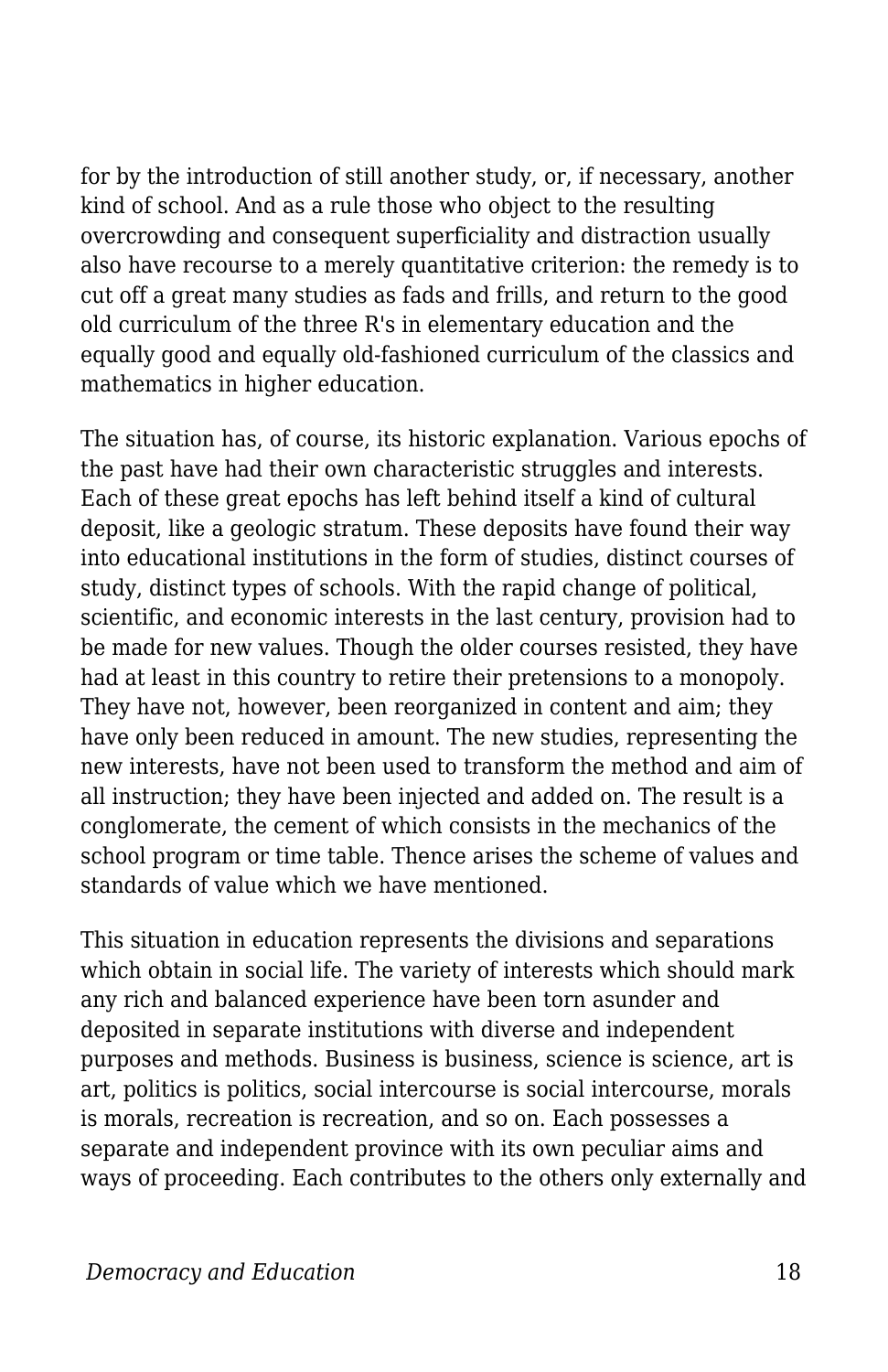accidentally. All of them together make up the whole of life by just apposition and addition. What does one expect from business save that it should furnish money, to be used in turn for making more money and for support of self and family, for buying books and pictures, tickets to concerts which may afford culture, and for paying taxes, charitable gifts and other things of social and ethical value? How unreasonable to expect that the pursuit of business should be itself a culture of the imagination, in breadth and refinement; that it should directly, and not through the money which it supplies, have social service for its animating principle and be conducted as an enterprise in behalf of social organization! The same thing is to be said, mutatis mutandis, of the pursuit of art or science or politics or religion. Each has become specialized not merely in its appliances and its demands upon time, but in its aim and animating spirit. Unconsciously, our course of studies and our theories of the educational values of studies reflect this division of interests. The point at issue in a theory of educational value is then the unity or integrity of experience. How shall it be full and varied without losing unity of spirit? How shall it be one and yet not narrow and monotonous in its unity? Ultimately, the question of values and a standard of values is the moral question of the organization of the interests of life. Educationally, the question concerns that organization of schools, materials, and methods which will operate to achieve breadth and richness of experience. How shall we secure breadth of outlook without sacrificing efficiency of execution? How shall we secure the diversity of interests, without paying the price of isolation? How shall the individual be rendered executive in his intelligence instead of at the cost of his intelligence? How shall art, science, and politics reinforce one another in an enriched temper of mind instead of constituting ends pursued at one another's expense? How can the interests of life and the studies which enforce them enrich the common experience of men instead of dividing men from one another? With the questions of reorganization thus suggested, we shall be concerned in the concluding chapters.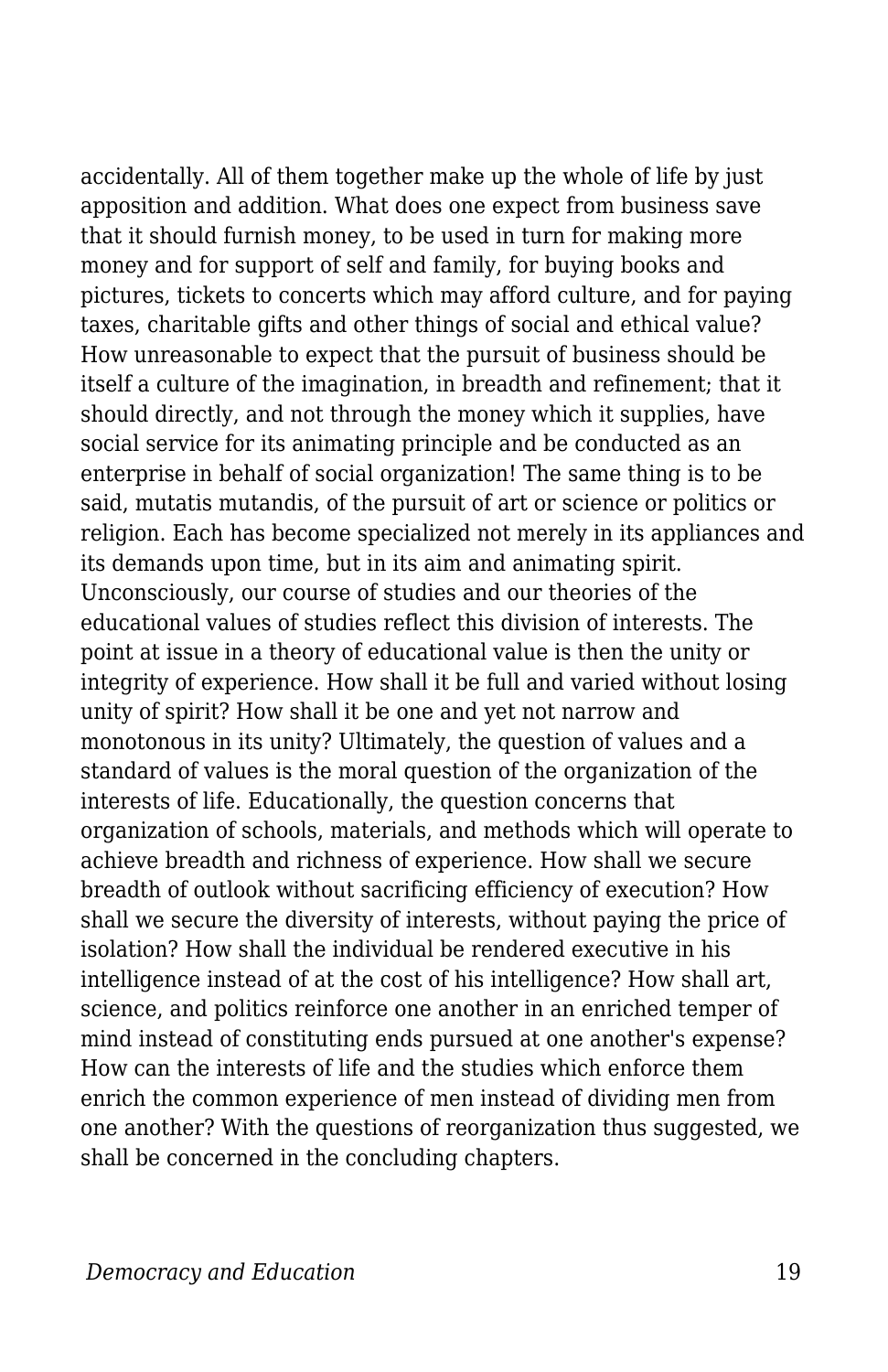## **Summary**

Fundamentally, the elements involved in a discussion of value have been covered in the prior discussion of aims and interests. But since educational values are generally discussed in connection with the claims of the various studies of the curriculum, the consideration of aim and interest is here resumed from the point of view of special studies. The term "value" has two quite different meanings. On the one hand, it denotes the attitude of prizing a thing finding it worth while, for its own sake, or intrinsically. This is a name for a full or complete experience. To value in this sense is to appreciate. But to value also means a distinctively intellectual act - an operation of comparing and judging - to valuate. This occurs when direct full experience is lacking, and the question arises which of the various possibilities of a situation is to be preferred in order to reach a full realization, or vital experience.

We must not, however, divide the studies of the curriculum into the appreciative, those concerned with intrinsic value, and the instrumental, concerned with those which are of value or ends beyond themselves. The formation of proper standards in any subject depends upon a realization of the contribution which it makes to the immediate significance of experience, upon a direct appreciation. Literature and the fine arts are of peculiar value because they represent appreciation at its best - a heightened realization of meaning through selection and concentration. But every subject at some phase of its development should possess, what is for the individual concerned with it, an aesthetic quality.

Contribution to immediate intrinsic values in all their variety in experience is the only criterion for determining the worth of instrumental and derived values in studies. The tendency to assign separate values to each study and to regard the curriculum in its entirety as a kind of composite made by the aggregation of segregated values is a result of the isolation of social groups and classes. Hence it